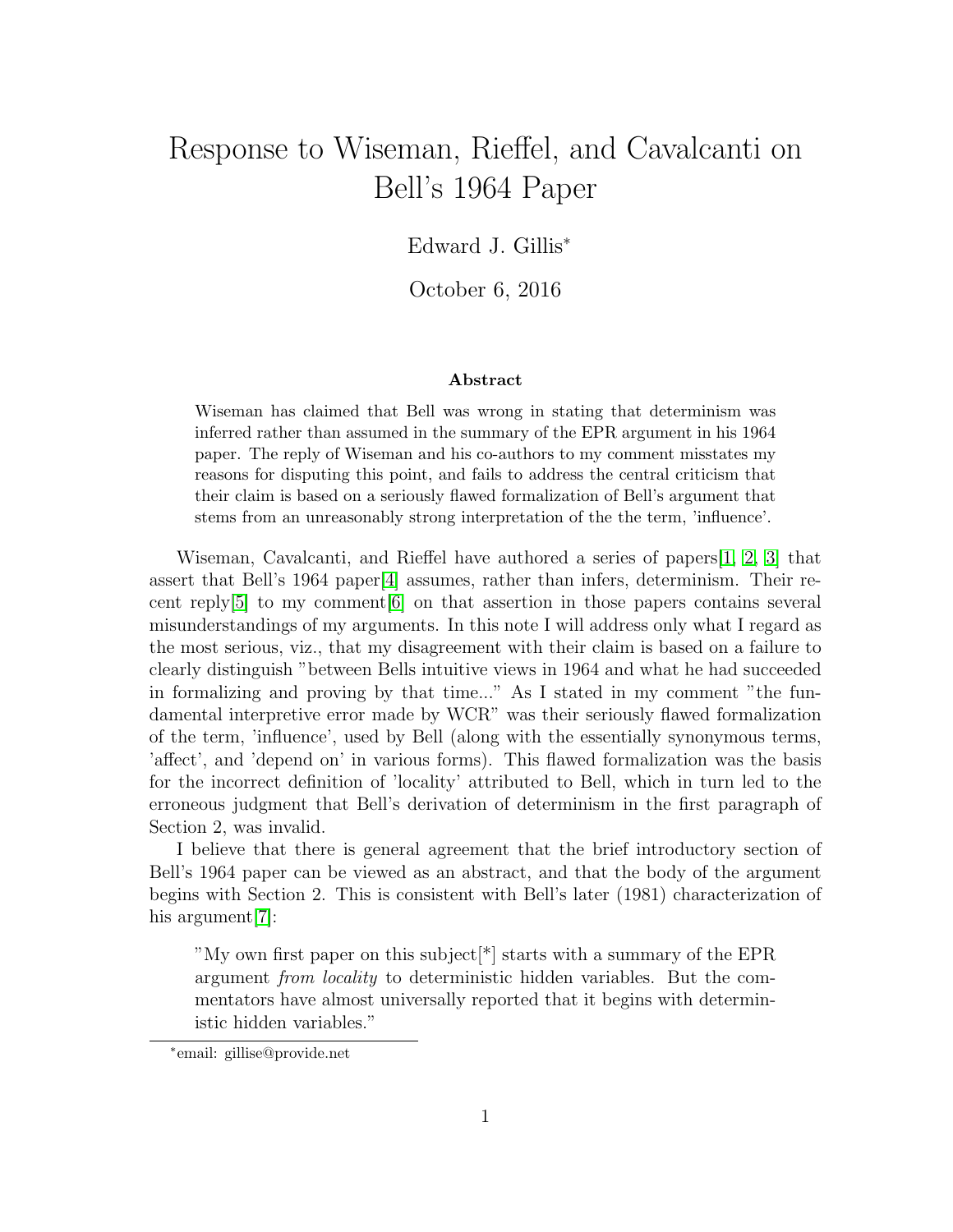Bell appears to be referring here specifically to the opening paragraph of Section 2 of the 1964 paper:

"With the example advocated by Bohm and Aharonov[\*], the EPR argument is the following. Consider a pair of spin one-half particles formed somehow in the singlet state and moving freely in opposite directions. Measurements can be made, say by Stern-Gerlach magnets, on selected components of the spins  $\vec{\sigma_1}$  and  $\vec{\sigma_2}$ . If measurement of the component  $\vec{\sigma_1} \cdot \vec{a}$ , where  $\vec{a}$  is some unit vector, yields the value +1 then, according to quantum mechanics, measurement of  $\vec{\sigma_2} \cdot \vec{a}$  must yield the value -1 and vice versa. Now we make the hypothesis<sup>[\*</sup>], and it seems one at least worth considering, that if the two measurements are made at places remote from one another the orientation of one magnet does not influence the result obtained with the other. Since we can predict in advance the result of measuring any chosen component of  $\vec{\sigma_2}$ , by previously measuring the same component of  $\vec{\sigma_1}$ , it follows that the result of any such measurement must actually be predetermined. Since the initial quantum mechanical wave function does not determine the result of an individual measurement, this predetermination implies the possibility of a more complete specification of the state."

Whether or not one agrees with the validity of the argument in this paragraph, the logical structure is clear. Bell describes a situation, makes the assumption that the standard quantum statistical predictions apply to possible measurements, formulates a hypothesis, and concludes ("it follows") that measurement results are predeter-mined. Wiseman asserts that the argument is invalid[\[1\]](#page-5-0):

"Here Bell has made a mistake. His conclusion (predetermined results) does not follow from his premises (predictability, and the hypothesis stated in the preceding sentence). This is simple to see from the following counter-example. Orthodox quantum mechanics (OQM) is a theory in which the setting a of one device does not statistically influence the result B obtained with the other:  $P_{\theta}(B|a, b, c, \lambda) = P_{\theta}(B|b, c, \lambda)$ ."

This is the crux of the disagreement. From this point on Bell takes determinism as a consequence of the assumptions in his formulation of the EPR argument  $[8]$ , and uses it as a *premise* in the remainder of the paper. His subsequent references to determinism, hidden variables, and similar concepts cannot be taken as evidence that his 1964 proof assumes determinism. The claim that determinism is a basic assumption of the proof, argued for by Wiseman<sup>[\[1\]](#page-5-0)</sup>, and endorsed by Cavalcanti<sup>[\[2\]](#page-5-1)</sup> and Rieffel[\[3\]](#page-5-2) stands or falls on the question of whether Bell's argument in the opening paragraph of Section 2 is invalid.

Wiseman's counterexample and claim of invalidity are based on his assertion that Bell has provided a definition of 'locality' that can be expressed by the formula quoted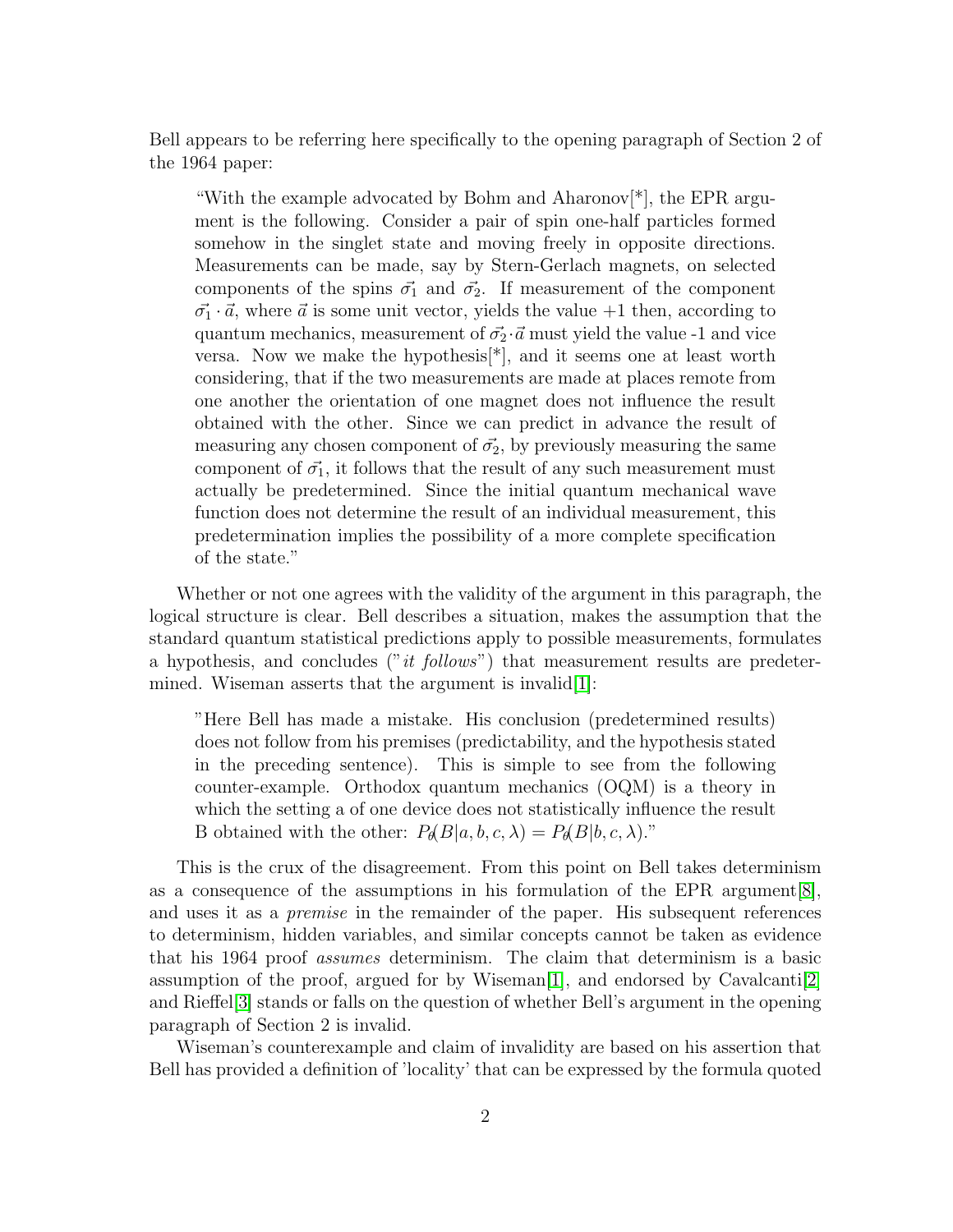above. (As noted by Wiseman this is the formula that Jarrett used to define 'locality' two decades later[\[9\]](#page-5-8). This concept was subsequently labeled as "parameter independence"(PI) by Shimony[\[10\]](#page-5-9), and this is the term most commonly used for it.) In support of his assertion he quotes from Bell's Introduction:

". . . the requirement of locality, or more precisely that the result of a measurement on one system be unaffected by operations on a distant system with which it has interacted in the past . . . ."

He also cites a passage from Einstein referred to by Bell. He says that

"the notions of being "independent of what is done with" [from the Einstein passage] or "unaffected by operations on" a system "clearly refer to ...[an] action ...[that] has no statistical effect."

Note that in the previously quoted passage from Wiseman in which he says that Bell has made a mistake, he uses PI specifically as a formalization of the phrase, 'does not influence', which is the language used by Bell in the paragraph summarizing the EPR argument "...we make the hypothesis...that ...one ... orientation ... does not influence the result obtained with the other." Bell uses various forms of the terms, 'affect', 'depend on', and 'influence' more or less interchangeably, so it seems fair to regard them as equivalent. Therefore, we may ask 'Does the formula expressing PI,  $P_{\theta}(B|a, b, c, \lambda) = P_{\theta}(B|b, c, \lambda)$ ," accurately capture the meaning of 'does not influence'? A simple example shows that it does not.

Wiseman applies the terms in the formula as follows.  $P$  is the function that assigns probabilities to various outcomes,  $\theta$  is the theory by which the probabilities are calculated,  $B$  represents the outcome of the second measurement,  $a$  and  $b$  represent the settings of the first and second measurement instruments, c represents the preparation of the systems to be measured, and  $\lambda$  represents all other (possibly hidden) variables that might be relevant. But, to assess whether the formula is appropriate for defining 'influence' or similar locutions we must view it in more general terms. Abstracting from the particular context, the formula says that the addition of the condition, a, to the conditions,  $(b, c, \lambda)$ , does not change the probability of B. Wiseman's assertion implies that this means that  $a$  does not influence  $B$ .

Let us apply the formula to a different scenario in which we may talk about influences. Suppose that shortly after a very heavy snow storm  $(c)$  a motorist loses control of his or her vehicle, and gets stuck in a deep snow drift off the road. The efforts of the motorist (b) to get the vehicle back on the road  $(B)$  are unsuccessful. Another person happens along and attempts to help the stranded motorist  $(a)$ . However, the myriad of surrounding conditions  $(\lambda)$  make it impossible for the two of them to achieve their goal, as could be calculated by a thorough, detailed model  $(\theta)$  taking into account terrain, weather conditions, human capabilities, and other relevant factors. In this situation  $P_{\theta}(B|a, b, c, \lambda) = P_{\theta}(B|b, c, \lambda) = 0$ , and so Wiseman would say that the help of the passer-by, a, has no influence on the desired outcome, B. Suppose, now,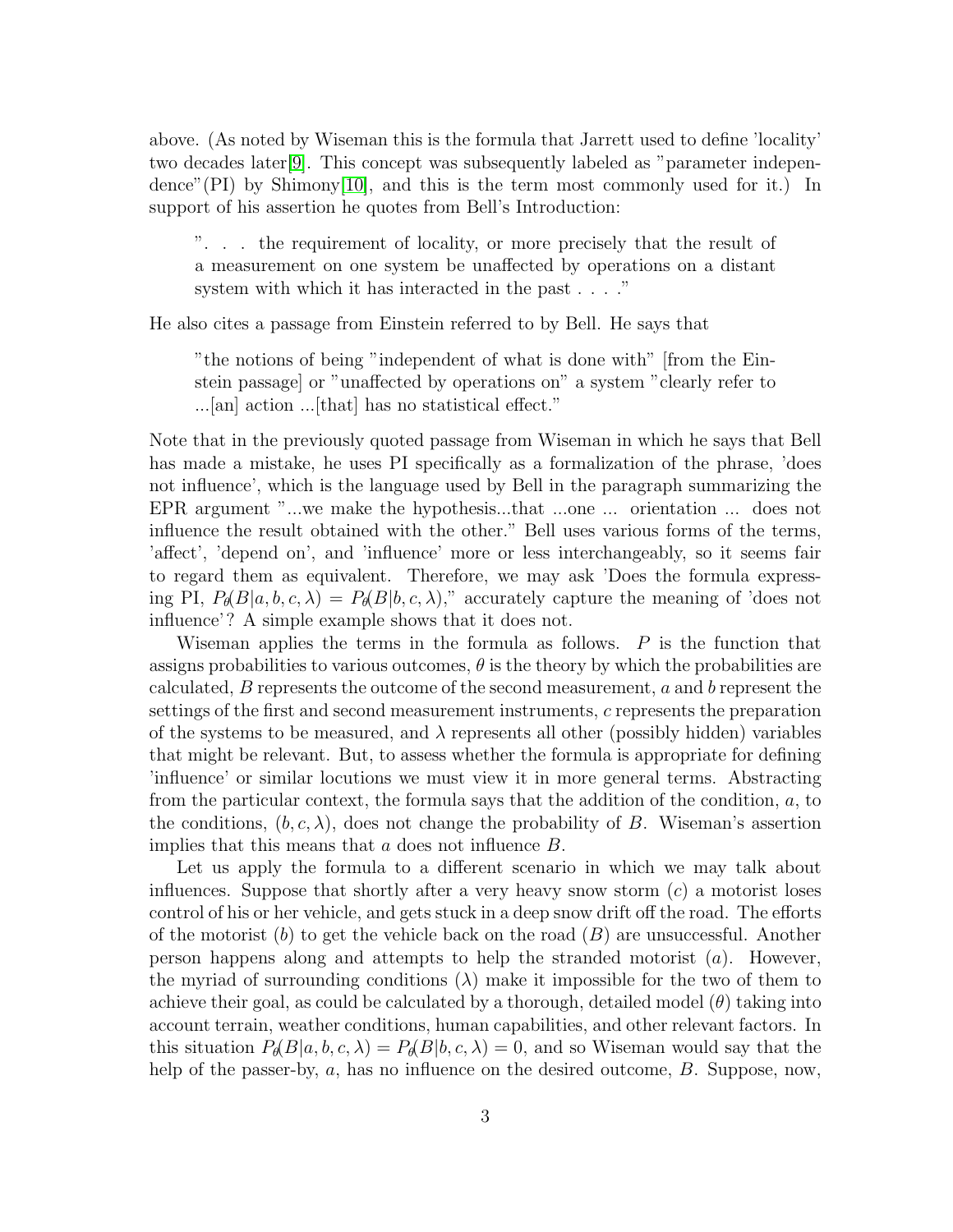that a second helper, of similar physical abilities to the first comes along and assists  $(A)$ , and together, the three people are able to get the vehicle back on the road. This can be represented formally as  $P_{\theta}(B|A, a, b, c, \lambda) > P_{\theta}(B|a, b, c, \lambda) = P_{\theta}(B|b, c, \lambda) = 0.$ 

Despite the successful effort of the trio, according to Wiseman, we are still required to say that the help of the first passer-by, a, has no influence on getting the vehicle back on the road. This is clearly wrong, and this is why it is wrong to apply the concept of parameter independence to Bell's argument. Given a set of assumed, fixed, background conditions (such as  $b, c, \lambda$ ), it is simply not correct to say that for a particular (additional) condition (like  $a$ ) to influence an outcome, it must, by itself, change the probability of the outcome. If, in conjunction with other additional conditions (including, possibly, outcomes of other actions), it changes the probability then it does have an influence. In situations in which a single additional condition, by itself, can change an outcome probability, we would typically use a stronger term such as 'determine', or 'cause'. A more reasonable formalization of a weaker term like 'influence' (or 'affect' or 'depend on') would be: Given a probability assignment such as  $P_{\theta}(B|b, c, \lambda)$ , an additional condition, a, influences outcome, B, iff there exists a (possibly empty) set of other conditions,  $\{O_1, O_2, ..., O_n\}$ , such that  $P_{\theta}(B|O_1, O_2, ..., O_n, b, c, \lambda) = P_{\theta}(B|b, c, \lambda)$  and  $P_{\theta}(B|a, O_1, O_2, ..., O_n, b, c, \lambda) \neq$  $P_{\theta}(B|b, c, \lambda)$ . This formulation will be used below.

If Wiseman were simply claiming that the opening paragraph of Section 2 does not adequately formalize the EPR argument to permit an inference of determinism, one might disagree, but it would not be worth debating what is essentially a matter of judgment or taste. But Wiseman's claim is much stronger. He argues that it can be formalized and, thereby, shown to be invalid. The example just presented shows that his proposed formalization is incorrect, and, therefore, his assertion of invalidity cannot be sustained on the basis of it.

The tendency to define 'local' or 'locality' in terms of PI is easy to understand. When the terms in the formula are applied appropriately, PI expresses the application of the no-superluminal-signaling principle to the situation described by Bell. Since this principle is central to both quantum theory and relativity, and insures compatibility between them, it is taken by many as the modern analogue of the principle that waves (or other physical processes) do not travel faster than light. Bell discusses this point in "La nouvelle cuisine"[\[11\]](#page-5-10), in which he addresses various issues surrounding the notion of 'locality'. A great deal of the discussion in this particular debate (on all sides<sup>[1](#page-3-0)</sup>) has focussed on various interpretations of this concept. But a judgment of the validity of Bell's argument in the first paragraph of Section 2[\[4\]](#page-5-3) must be based on the language he uses there, and it should be noted that he does not use the terms 'local', 'locality', 'nonlocal', or any close cognate forms anywhere other than in the Introduction (abstract).

To assess the validity of Bell's argument let us formalize a consequence of his

<span id="page-3-0"></span><sup>&</sup>lt;sup>1</sup>See also Norsen's analysis<sup>[\[12\]](#page-5-11)</sup> of Wiseman's first paper.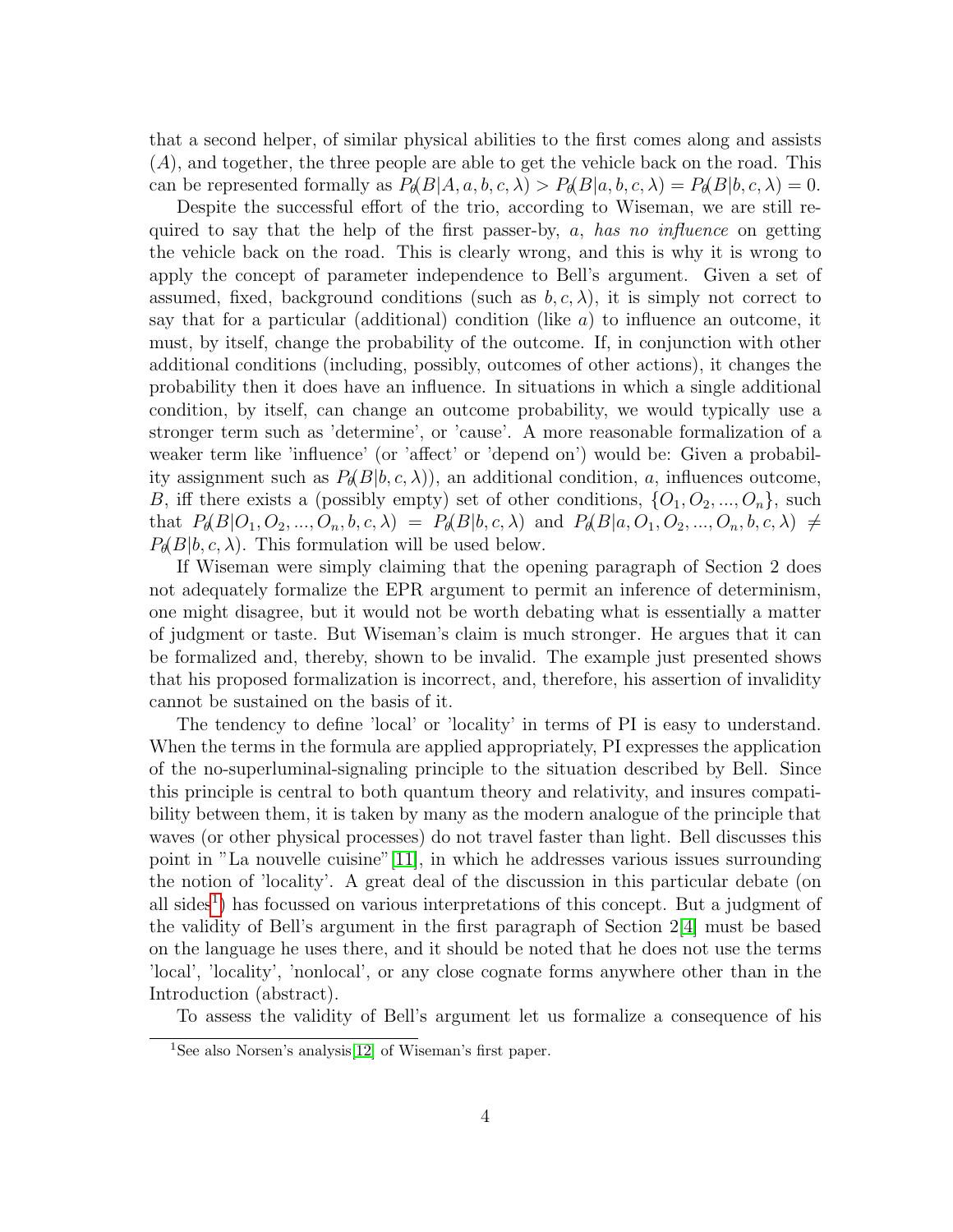hypothesis that "one ... orientation ... does not influence the result obtained with the other." Using the modified definition proposed above, one can say that it implies that there does not exist a set of conditions,  $\{O_1, O_2, ..., O_n\}$ , such that

 $P_{\theta}(B|O_1, O_2, ..., O_n, b, c, \lambda) = P_{\theta}(B|b, c, \lambda)$  and  $P_{\theta}(B|a, O_1, O_2, ..., O_n, b, c, \lambda) \neq P_{\theta}(B|b, c, \lambda)$ . In particular, this entails that  $P_{\theta}(B|a, A, b, c, \lambda) = P_{\theta}(B|A, b, c, \lambda)$ , where A represents the result of the first measurement, and the other terms are as described earlier. It should be emphasized that A, the result of the measurement, is simply  $+1$ or −1, without any specification of the orientation of the magnet. Since we know that  $P_{\theta}(B|A, b, c, \lambda) = P_{\theta}(B|b, c, \lambda)$ , Bell's hypothesis implies that  $P_{\theta}(B|a, A, b, c, \lambda) =$  $P_{\theta}(B|b, c, \lambda)$ . With Bell's stated condition that  $\vec{b} = \vec{a}$ , the conditions, a and A, jointly determine the outcome, B. Given his observation that we can choose *any* orientation to measure, it does follow that  $P_{\theta}(B = -A|b, c, \lambda) = 1$  for all b. The results are predetermined, and Bell's inference is valid.

Of course, the expression,  $P_{\theta}(B|a, A, b, c, \lambda)$  (with a slight change in the order of the conditions) is the one used in Wiseman's statement of Jarrett completeness (aka "Outcome Independence" (OI)):  $P_{\theta}(B|A, a, b, c, \lambda) = P_{\theta}(B|a, b, c, \lambda)$ . As I stated in my earlier comment in describing the "fundamental interpretive error" made by the authors, "the negation of either PI or OI would allow a dependence of  $P(B)$  on the setting,  $a$ <sup>"</sup>. In other words, the hypothesis that a does not influence  $B$  requires both PI and OI to be respected. Trivially, this implies the equality derived above:  $P_{\theta}(B|a, A, b, c, \lambda) = P_{\theta}(B|b, c, \lambda)$ . The disagreement concerning the claim that Bell's argument is invalid is not a dispute over whether it was sufficiently formalized to sustain the conclusion. It is about how to correctly formalize the language that Bell uses in it.

The central logical argument just reviewed was embedded in a rather lengthy discussion of what Bell meant by 'locality'. That discussion was intended to show that his use of the term 'locality' in both the abstract and in his 1981 characterization of his EPR summary was appropriate. But, although many might prefer to use the term, 'locality', in a more limited sense in contemporary physics, the critical point is that Bell's derivation of determinism from the hypothesis that he explicitly stated in the first paragraph of Section 2 is valid.

## Acknowledgements

I would like to thank Travis Norsen for commenting on this paper.